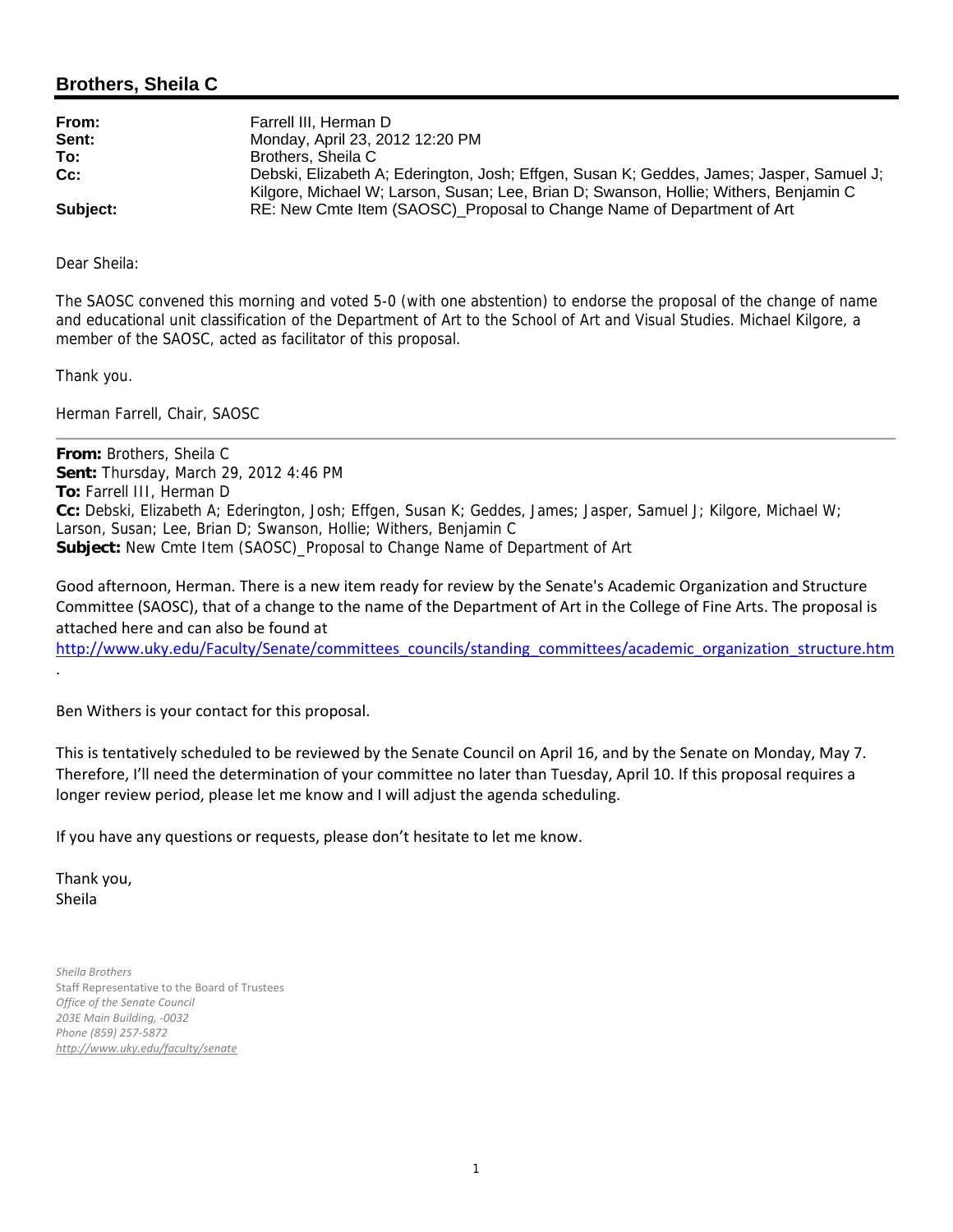

Department of Art

207 Fine Arts Building Lexington, KY 40506-0022 859 257-8151 fax 859 257-3042 www.uky.edu

February 23, 2012

Dean Michael Tick College of Fine Arts University of Kentucky 201 Fine Arts

Dear Dean Tick:

Faculty members in the Department of Art voted unanimously on January 13, 2012 to change the name of our academic unit to the School of Art and Visual Studies. I provide with this letter a formal proposal that outlines the rationale of the faculty's decision and discussion of the academic and non-academic merits of the proposed name change. We ask that you consider our proposal and request your assistance in obtaining official recognition of the name change.

Sincerely,

Benclearens

Benjamin C. Withers Professor and Chair Department of Art

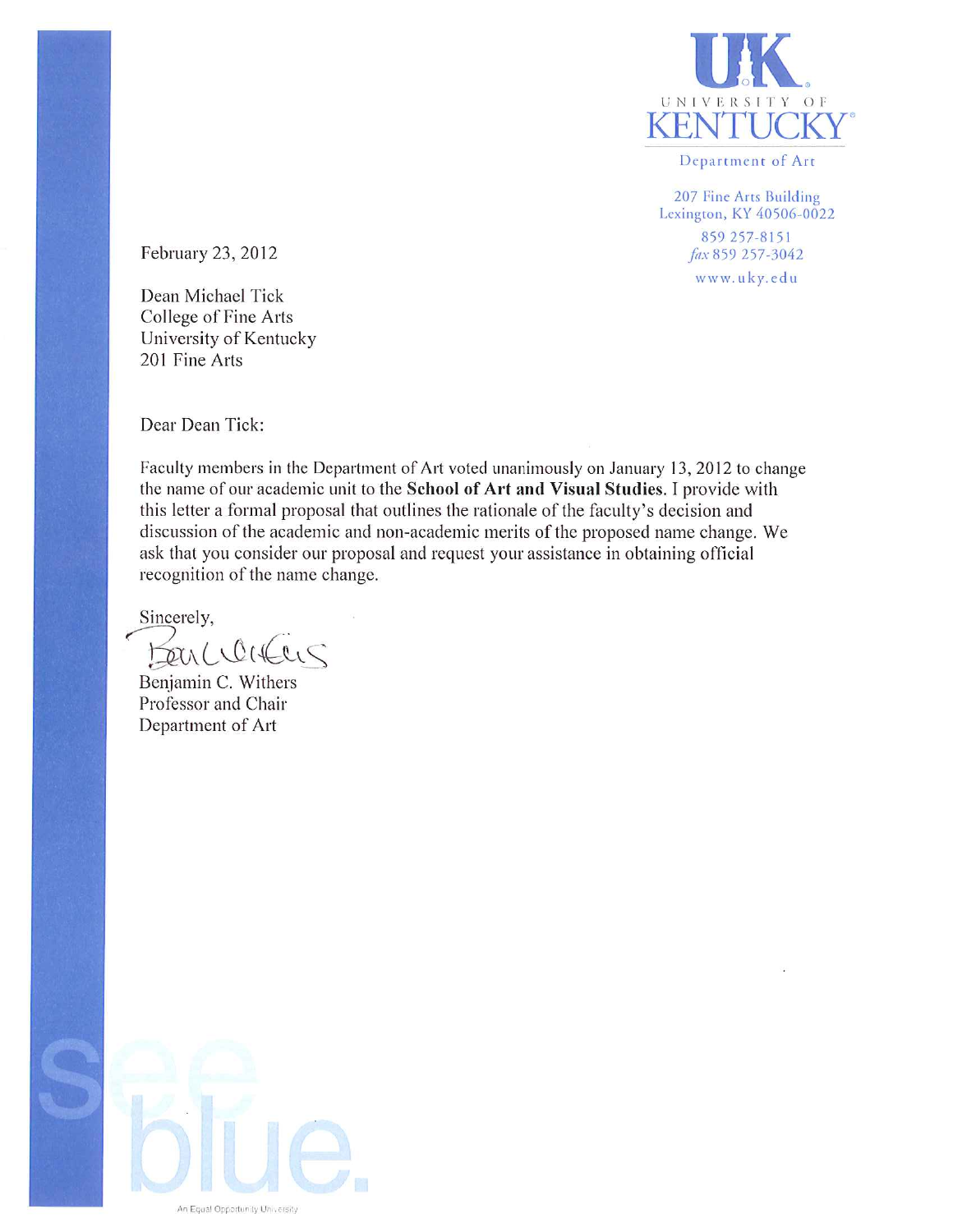Proposal to Change the Name  $\alpha$ f The Department of Art fΩ The School of Art and Visual Studies

### Rationale:

Formed and named in 1918. The Department of Art's mission has long been centered on the academic instruction in the skills of art production and on providing cultural programming for the campus and surrounding community. From the perspective of the faculty, the words "department" and the sole emphasis on "art" no longer adequately describe the mission, scope, and goals of our academic unit. The diversity, size, and the continued potential for growth in the visual arts programs at University of Kentucky are better represented by the name School of Art and Visual Studies (SAVS). The merits of the change of name are explained through a discussion of academic and non-academic considerations, below:

#### **Academic merits:**

The Department of Art currently houses seven different undergraduate and graduate degrees in fields as varied as professional teacher-training (BA and MA in Art Education), pre-professional and professional studio practice (BFA and MFA in Art Studio) and traditional liberal arts (BA in Art Studio and BA and MA in Art History). The array of curricular programs offered by the Department presents a significant expansion from the single BA in Art offered at its founding in 1918. The growth in areas of specialization, over time, has been steady but sure with BA in Art Education added in 1958, the MFA in 1970, and the BFA in 1978. The number of Art majors substantially increased in the late 1990's and early 2000's and recently, the Department has greatly expanded both the number of non-major students it serves and its curricular offerings via courses designed for the Creativity requirements of the UK Core. These various periods of growth have resulted in an academic unit which combines a focus on traditional media and scholarly approaches with contemporary disciplines such as digital media, performance art, and visual studies.

In terms of size, the Department of Art has grown from 21 FT faculty to 33 FT faculty in the last eight years, and supports the largest undergraduate population in the College of Fine Arts. On the graduate level, Art offers the only terminal graduate degree in Art Studio (the MFA) and the only MA in Art Education in the Commonwealth. A major component of the Department's mission includes outreach and community engagements, manifested in an active visiting artist program, exhibitions organized by the Tuska Center for Contemporary Art, student exhibitions in the Barnhart Gallery, and many community partnerships with regional arts organizations.

Looking at UK's benchmark institutions, we find that the overwhelming majority of our peers do not use the term "department" to describe programs of our size and scope. In nine of the nineteen benchmarks, our programmatic areas are actually organized as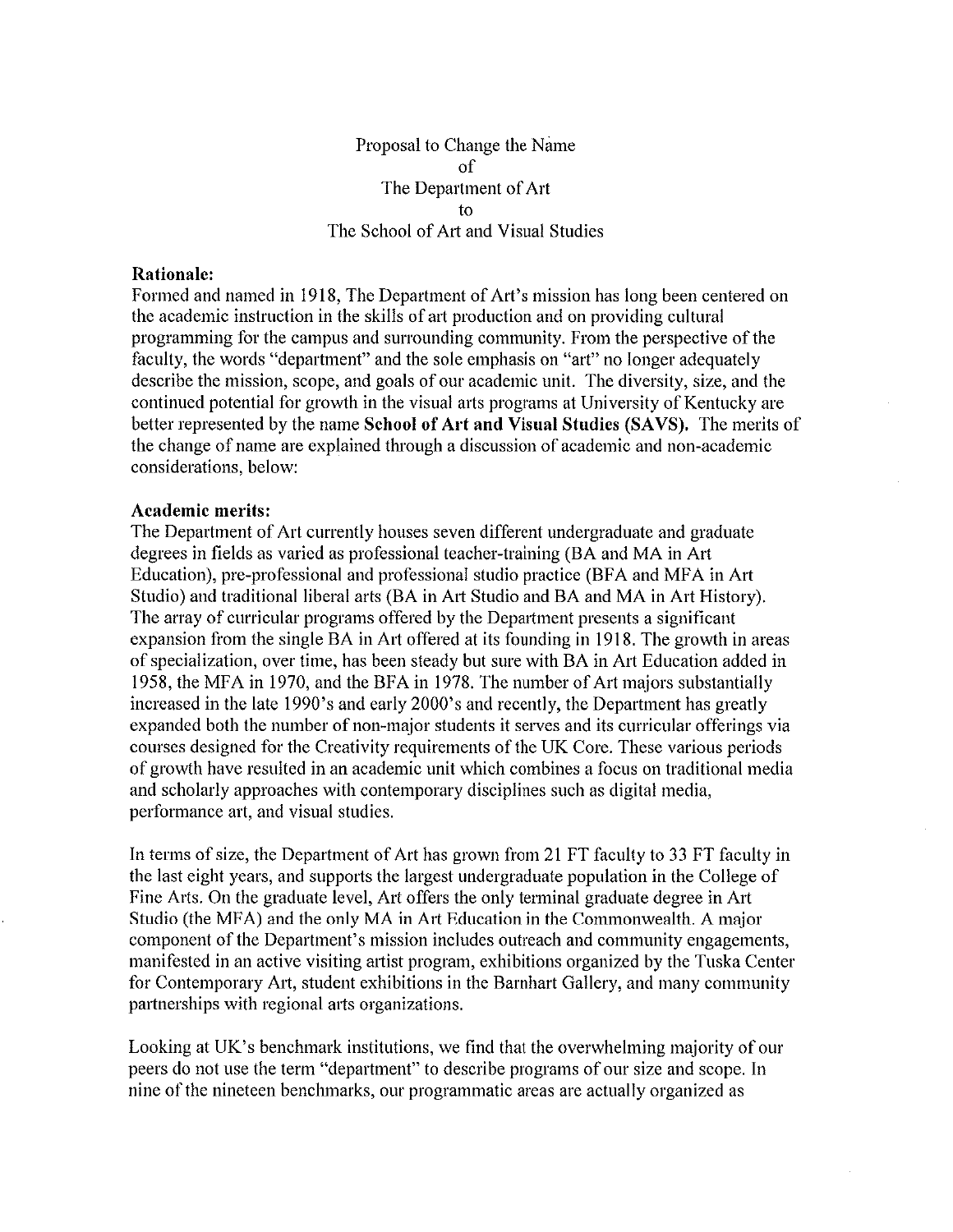separate departments, separating Art History from Art Studio (which often includes an art education component). Eight benchmark universities house Art History, Art Studio, and Art Education within one educational unit; of these, six identify this unit as a "School" (the remaining benchmark institution does not list an art education degree on its website).

Looking internally, we note that UK's Academic Regulations (ARs) do not offer clear distinction between a "school" and a "department." Indeed, the relevant AR treats the two quite similarly, if not identically, in terms of the organization, responsibilities, and obligations of their constituent faculties and administrators. In practice, however, the variety of academic programming (professional and liberal arts degrees, commitment to outreach, and visibility) that is housed in the Department of Art is matched by few academic units at UK. The University labels those units that are similar in diversity and scope "schools," for example the CFA's own School of Music which, in parallel to Art, offers graduate and undergraduate degrees in education, liberal arts, and performance practices. We notice as well that other units on this campus that include "school" in their titles (see list appended to this document) appear to focus on professional preparation, community engagement, and visibility as part of what distinguishes their mission and goals.

The name that we have chosen, School of Art and Visual Studies, better reflects the practices and academic goals of the disciplines we house. While our teaching and scholarship continue to develop and explore the aesthetic and expressive dimensions of visual production (production for the global art market, traditional craft, interpretation of the "great works" of the past), it is understood that the practice of production and interpretation in the visual realm extend far beyond the tradition field of "art". The tools and insights we seek to develop have broader applications as practical tools (graphic design, for example) and cultural and historical exploration (the existence of distinct visual cultures in historically different societies and/or the use of the visual to communicate messages beyond the elite echelons, that is the "fine art," of a given culture). This is manifested in recent changes in the academic curriculum of the Department of Art, namely the addition of tracks in Museum Studies and Visual Studies in Art History as well as the changing emphasis in ways of teaching and conducting research in Art Studio.

On a broader scale, the newly formed School of Art and Visual Studies will provide a central point for the growth of interdisciplinary studies related to the visual at the University of Kentucky. Our faculty are currently working with colleagues in other colleges at UK to develop a Center for Visual Studies. This Center will provide a central gathering point for the various faculty whose research and teaching examine the importance of the visual in many different disciplines. Our faculty are also exploring the creation of a doctoral program in Visual Studies that would bring together and utilize the expertise already on our campus.

### **Non-Academic Merits**

The formation of SAVS will not immediately impact the resources needed to run the academic unit. We will be seeking funding for a new position of Associate Director, with